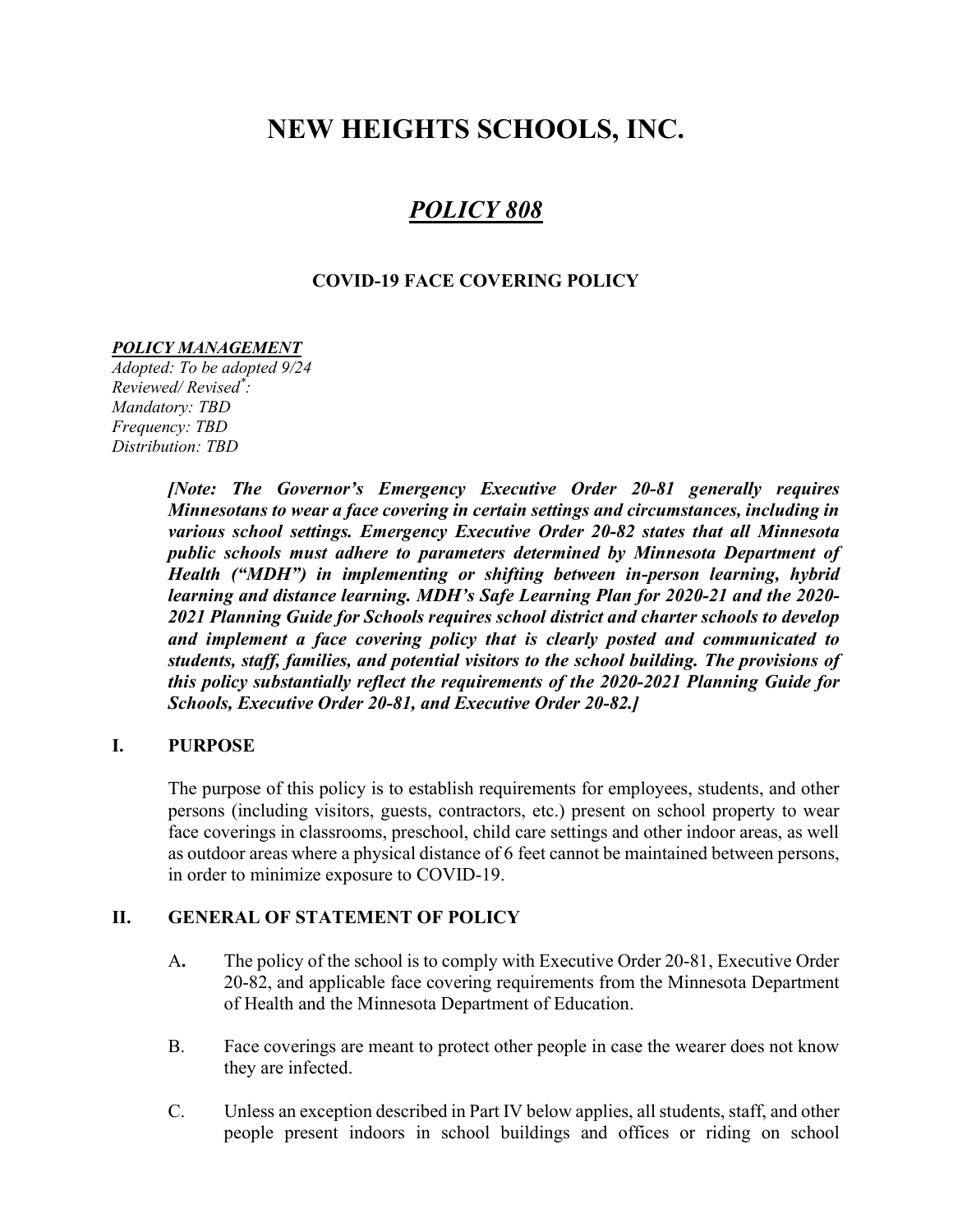transportation vehicles are required to wear a face covering.

 D. A violation of this policy occurs when any student, staff, or other person present in a school building, in the school office, or on a school transportation vehicle fails to wear a face covering, unless an enumerated exception applies.

#### III. DEFINITION OF FACE COVERING

- A. A. A face covering must be worn to cover the nose and mouth completely, should not be overly tight or restrictive, and should feel comfortable to wear. The following are included in the definition of face covering:
	- 1. 1. Paper or disposable mask;
	- 1. 2. Cloth face mask;
	- 1. 3. Scarf;
	- 1. 4. Neck gaiter;
	- 1. 5. Bandana;
	- 1. 6. Religious face covering; and
	- 1. 7. Medical-grade masks and respirators
- A. B. A face shield is a clear plastic barrier that covers the face and allows visibility of facial expressions and lip movements for speech perception. A face shield should extend below the chin anteriorly, to the ears laterally, and there should be no exposed gap between the forehead and the shield's headpiece.
- A. C. Masks that incorporate a valve designed to facilitate easy exhaling, mesh masks, or masks with openings, holes, visible gaps in the design or material, or vents are not sufficient face coverings because they allow exhaled droplets to be released into the air.

#### IV. EXCEPTIONS AND ALTERNATIVES; TEMPORARY REMOVAL OF FACE **COVERING**

- A. Face coverings should not be placed on anyone under age 2, anyone who has trouble breathing or is unconscious, anyone who is incapacitated or otherwise unable to remove the face covering without assistance, or anyone who cannot tolerate a face covering due to a developmental, medical, or behavioral health condition.
- B. A face shield may be used as an alternative to a face covering in the following situations: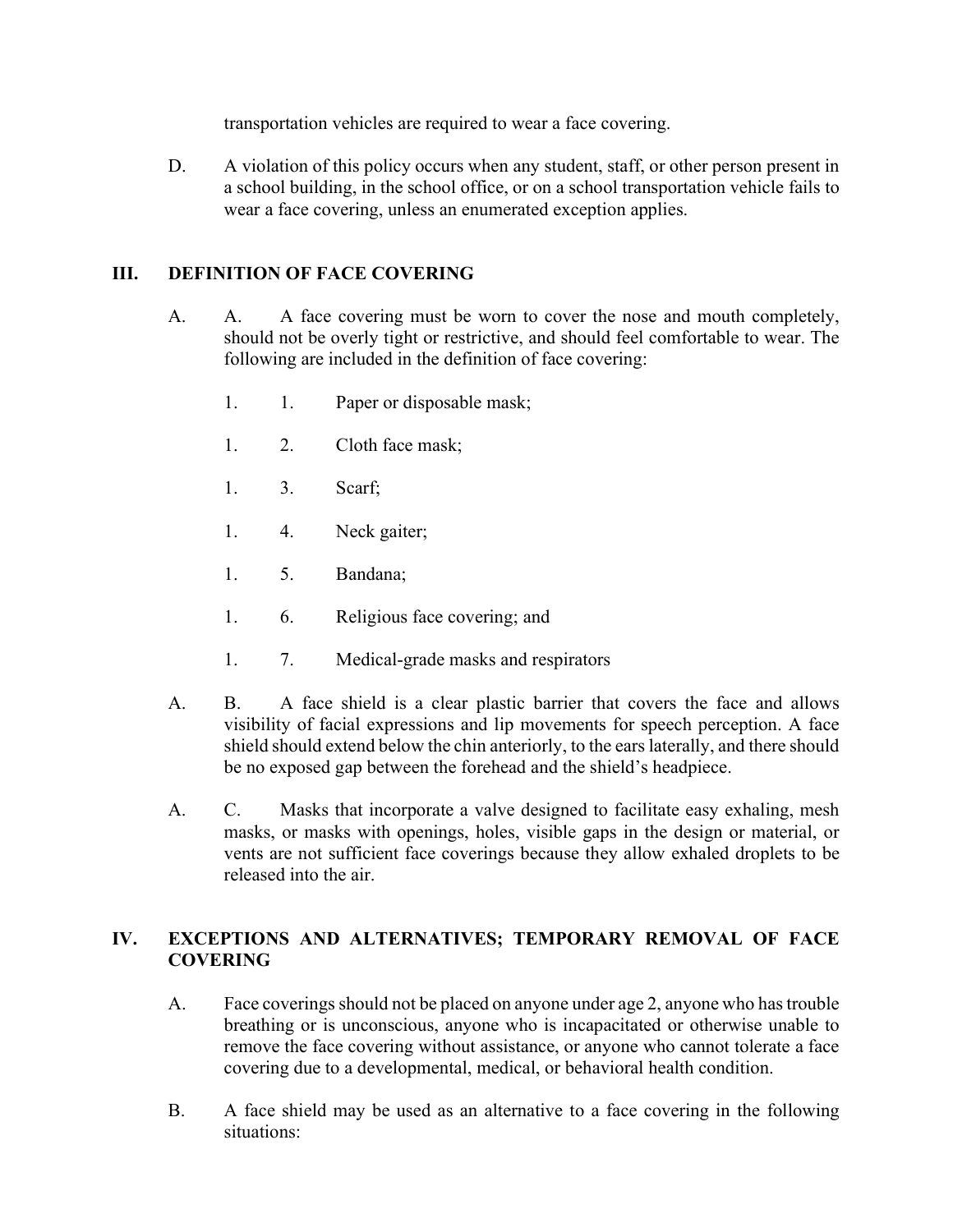- 1. 1. A student in grades kindergarten through eighth grade may wear a face shield when wearing a face covering is problematic.
- 1. 2. A teacher of any grade level may wear a face shield when wearing a face covering may impede the educational process.
- 1. 3. Staff, students, or visitors who cannot tolerate a face covering due to a developmental, medical, or behavioral health condition may wear a face shield instead of a face covering.
- 1. 4. Staff providing direct support student services may wear a face shield instead of a face covering when a face covering would impede the service being provided.
- C. Staff, students, and other people present in school buildings or in office may temporarily remove their face covering or face shield in the following situations:
	- 1. 1. When engaging in classes or activities conducted outdoors, though people participating in these activities should maintain six feet of distance to the extent possible;
	- 1. 2. When engaging in indoor physical activity where the level of exertion makes wearing a face covering difficult, though people participating in these activities should maintain six feet of distance to the extent possible;
	- 1. 3. During activities, such as swimming or showering, where the face covering will get wet;
	- 1. 4. While receiving a service, including nursing, medical, or personal care services, that cannot be performed or is difficult to perform when the individual receiving the service is wearing a face covering;
	- 1. 5. Pre-kindergarten students age 5 years and younger participating in programming in a school building or office;
	- 1. 6. When the wearer needs to remove their face covering to eat or drink, though care should be taken to maintain as much space as possible between people while doing so;
	- 1. 7. During indoor practices or performances involving singing, acting, public speaking, or playing musical instruments where a face covering cannot be used while playing the instrument, though people participating in these activities should maintain six feet of distance to the extent possible;
	- 1. 8. When required by school staff for the purposes of identification;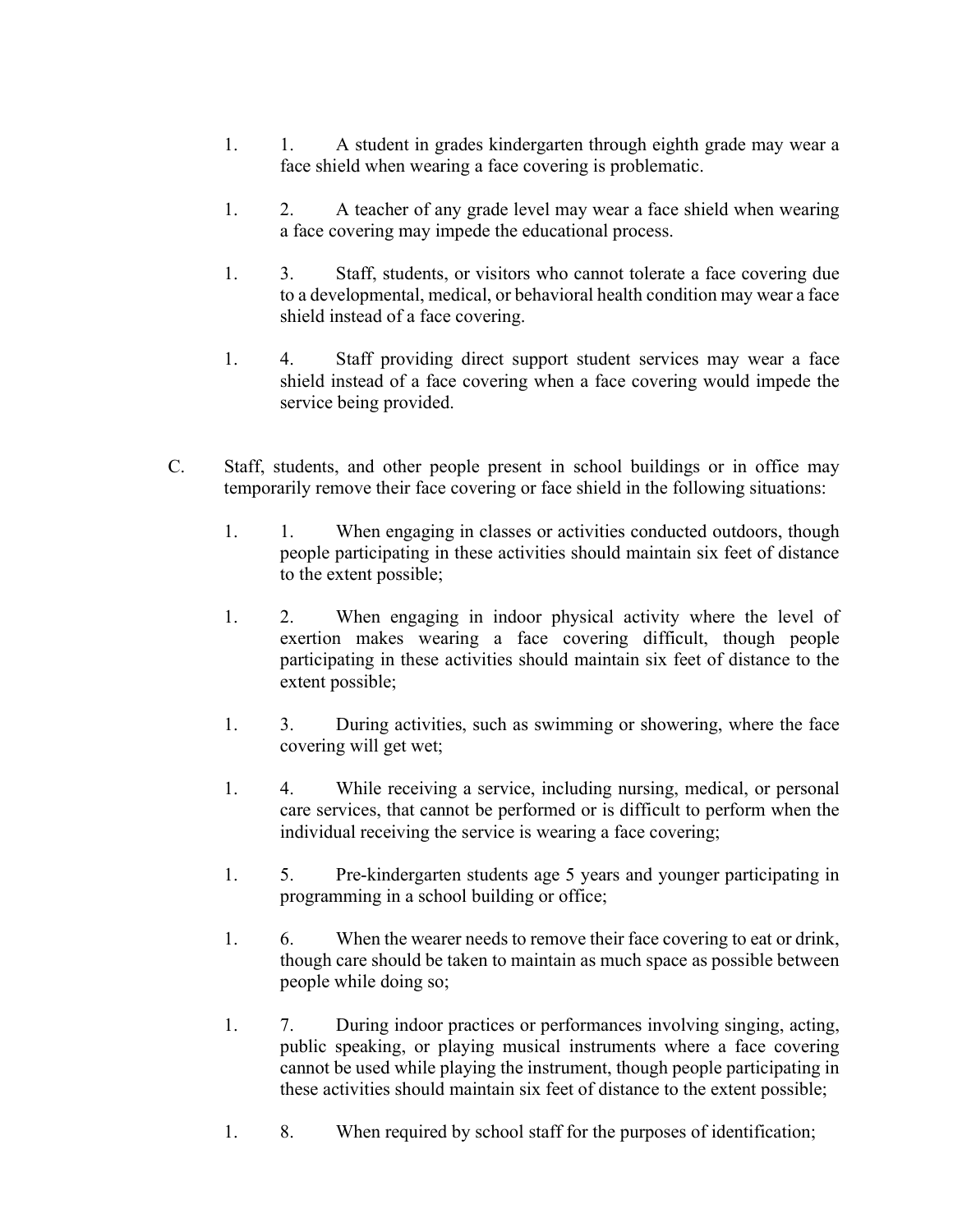- 1. 9. Staff working alone in their offices, classrooms, vehicles, or job locations that have no person-to-person interaction;
- 1. 10. Staff working in communal spaces that have barriers such as Plexiglas or cubicle walls between employees that are above face level; or
- 1. 11. When communicating with a person who is deaf or hard of hearing or has a disability, medical condition, or mental health condition that makes communication with a face covering difficult, provided that social distancing is maintained to the extent possible.

### V. IMPLEMENTATION

- A. A. This policy will be conspicuously posted in each school building and administrative office and communicated to students, staff, families, and potential visitors to the school building.
- A. B. The school will provide face coverings and/or face shields to employees and students. Employees and students may choose to wear their own face covering as long as it covers the nose and mouth. To the extent practicable, the school will maintain an extra supply of face coverings for people who forget to bring their face covering.
- A. C. The school will teach and reinforce the use of face coverings and/or face shields for students and staff throughout the school day, including on transportation vehicles, inside school buildings, and generally when on school grounds.
- A. D. Individuals who cannot tolerate a face covering due to a medical condition or disability related condition may be permitted to utilize alternative options such as a face shield or other reasonable accommodation. The principal or designee shall have discretion to determine whether an employee, parent, or community member qualifies for a reasonable accommodation and the accommodation to be provided. For a student with a medical condition or disability, the student's education team (i.e. IEP team, Section 504 team, health plan team) will determine whether the student qualifies for a reasonable accommodation and the accommodation to be provided. As a condition to granting a reasonable accommodation, the school may require an individual to provide a physician's note and/or other relevant information or with respect to the condition or circumstance. Requests for reasonable accommodations from the face covering requirement shall be assessed on a caseby-case basis in accordance with applicable federal and state law.
- A. E. All face coverings shall meet the requirements of applicable dress code policies and/or codes of conduct. To the extent the face covering requirements of this policy conflict with MSBA Model Policy 504 – Student Dress and Appearance, this Policy shall control.